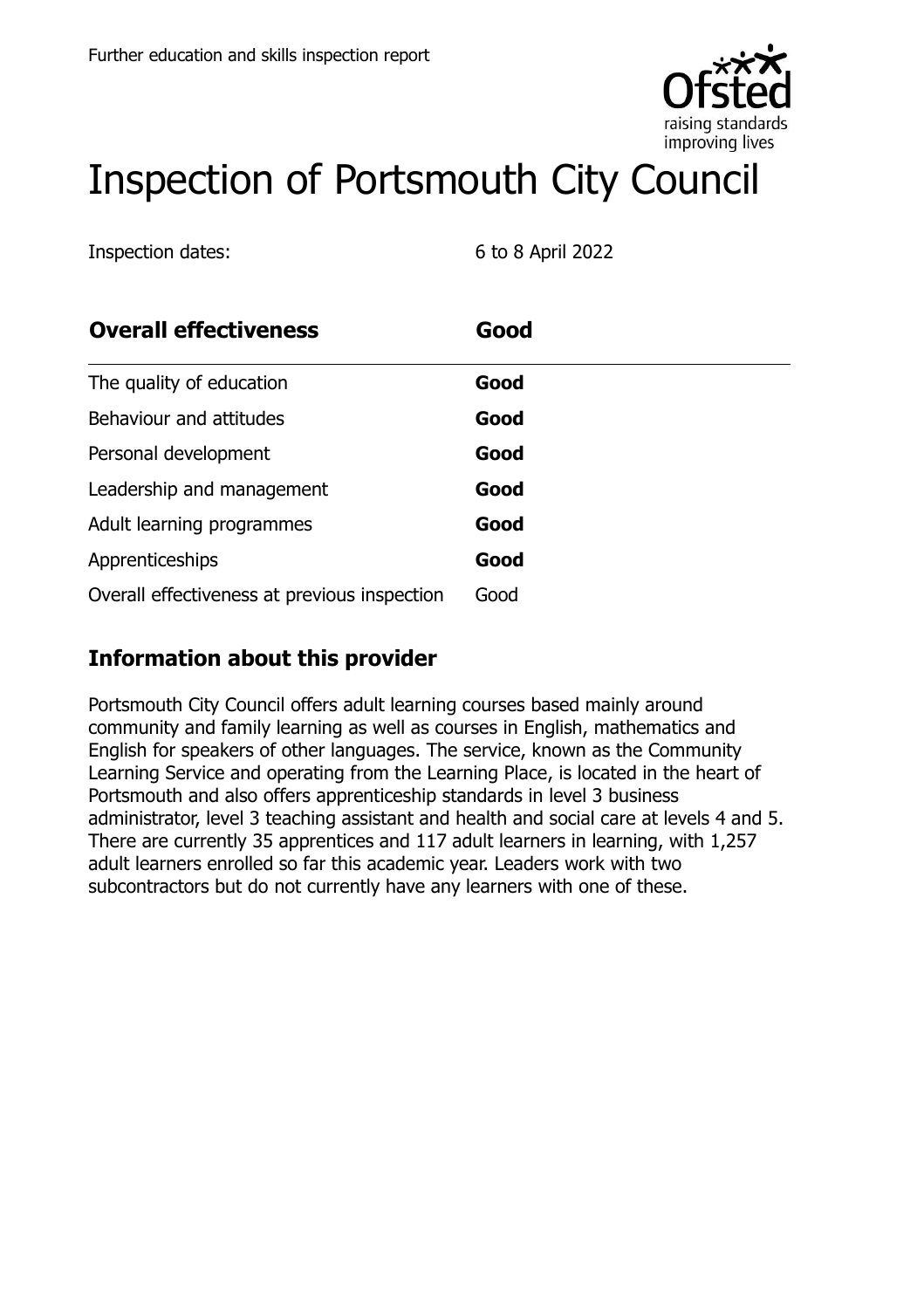

#### **What is it like to be a learner with this provider?**

Learners enjoy their studies at the Learning Place. Adult learners, many of whom are returning to learning after a long break from the classroom, improve their independence and enhance their social skills as a result of the courses they take. They improve their skills in written and spoken English and learn the mathematics they need to achieve their qualifications and function well in everyday life.

Adult learners attend extremely well and are very rarely late. They respect each other and support and motivate each other well. They produce high-quality work and gain the confidence and motivation to move on to further learning or employment.

Apprentices gain new knowledge, skills and behaviours that make them more effective in their workplaces. They have high rates of attendance at training sessions. Level 3 business administrator apprentices learn about, for example, prioritising their workloads and improving their time management, which gives them confidence in the workplace. Level 3 teaching assistant apprentices learn in detail about how to safeguard their pupils. They understand how to spot signs of radicalisation and extremism and the importance of recording any concerns about pupils carefully.

Learners rightly feel well supported by passionate, experienced and well-qualified teachers, managers and leaders who enthuse and interest learners in the subjects they study. Learners feel safe at the Learning Place. They value the inclusive environment that staff create which helps learners become more independent, selfassured and resilient. Almost all learners feel that their courses prepare them well for their next steps.

#### **What does the provider do well and what does it need to do better?**

Leaders have a clear and considered intent for the learning programmes that Portsmouth City Council offer. Leaders concentrate on improving the confidence and mental health of those who are long-term unemployed or socially isolated. They ensure that family learning courses help parents understand how to support and communicate better with their children. Leaders plan their English and mathematics courses carefully to meet the needs of the local area. They make sure that their apprenticeships strengthen the quality of the workforce in the council and meet the need for more teaching assistants in the city of Portsmouth. Leaders have worked successfully with staff in both the Learning Place and subcontracted provision in the City of Portsmouth College to reverse a decline in the number of adults who can benefit from the courses they run.

Leaders work closely and effectively with subcontractors to teach specialist courses for hard-to-reach groups of learners. For example, they work closely with adults recovering from drug and alcohol addiction and the unemployed to help them gain employment. Leaders work with managers in subcontracted provision to develop the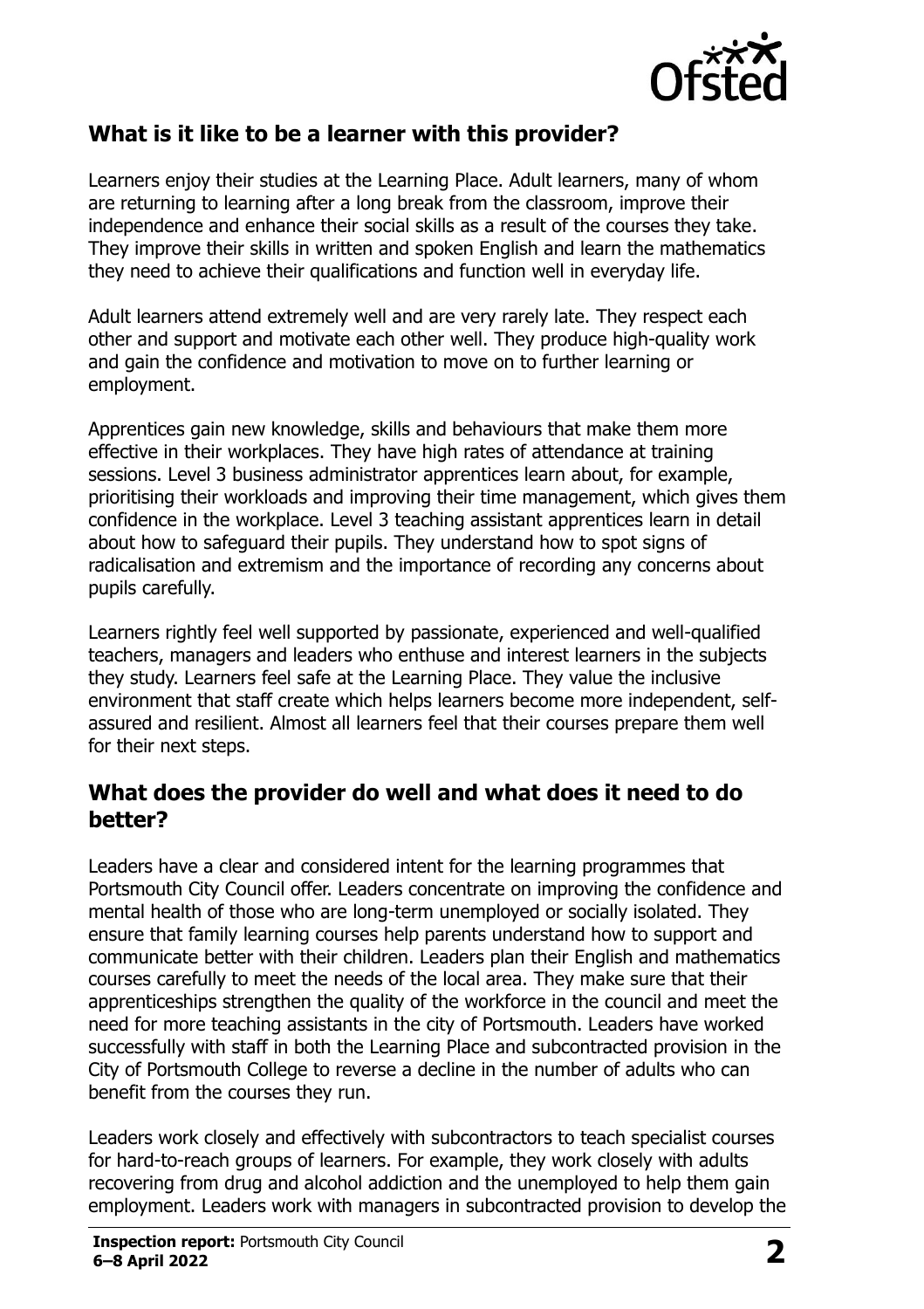

curriculum effectively, check the quality of teaching and learning carefully and to devise suitable systems to measure learners' progress.

Experienced and well-qualified governors know the provision well. They understand in detail the need to integrate the education programmes that leaders offer with the vision that the council has for raising aspirations and achievement in the city. Governors challenge leaders effectively to improve, using their expertise and their strong background knowledge and understanding of education and finance. Governors examine safeguarding concerns frequently and carefully.

Leaders, managers and teachers make sure that they plan courses for adults carefully and logically. Adults on community learning courses start their learning with small and enjoyable topics and activities to improve their confidence and re-engage them with learning. Staff teaching English and mathematics courses ensure that learners understand basic concepts before moving on to more complex topics. They repeat key learning in different contexts in order to help learners remember, contextualise and apply knowledge well. This enables adults to become moreconfident learners. For example, those studying English become more self-assured and competent when writing reviews, articles, emails and letters. Those taking mathematics courses lose their fear of mathematics and learn how to carry out everyday calculations without using a calculator.

Leaders organise learning carefully so that almost all apprentices can benefit from logically planned lessons. Employers explain how apprentices become more aware of the needs of their customers, complete work at a more challenging level and improve their confidence as a result of their learning. A high proportion of business administrator apprentices who have finished their training achieve distinction grades. Until recently, a few teaching assistant apprentices were unclear about the structure of their learning and how they were assessed, which has slowed their progress.

Almost all teachers present information and new knowledge clearly and question learners carefully to check and expand their learning. They contextualise learning effectively and relate new knowledge to previous learning well. Teachers assess learners' progress carefully and use the information from these assessments to plan useful additional learning. They arrange helpful support sessions to enable those who fall behind to catch up. Teachers of adults provide clear and useful feedback to learners that identifies what they have done well and areas to develop. This helps learners improve their work quickly and effectively. Teachers' feedback on apprentices' written assignments is congratulatory but does not indicate how to improve. As a result, apprentices are not clear about how to produce better-quality work.

Leaders, managers and teachers create a calm and friendly environment for learning. Learners appreciate the welcoming and supportive atmosphere which helps them settle quickly into their work. Learners listen intently, concentrate, and work effectively with their peers and teachers. They are committed to their learning. Teachers have high expectations for how adults and apprentices behave and, as a result, learners behave professionally in the classroom and the workplace. Learners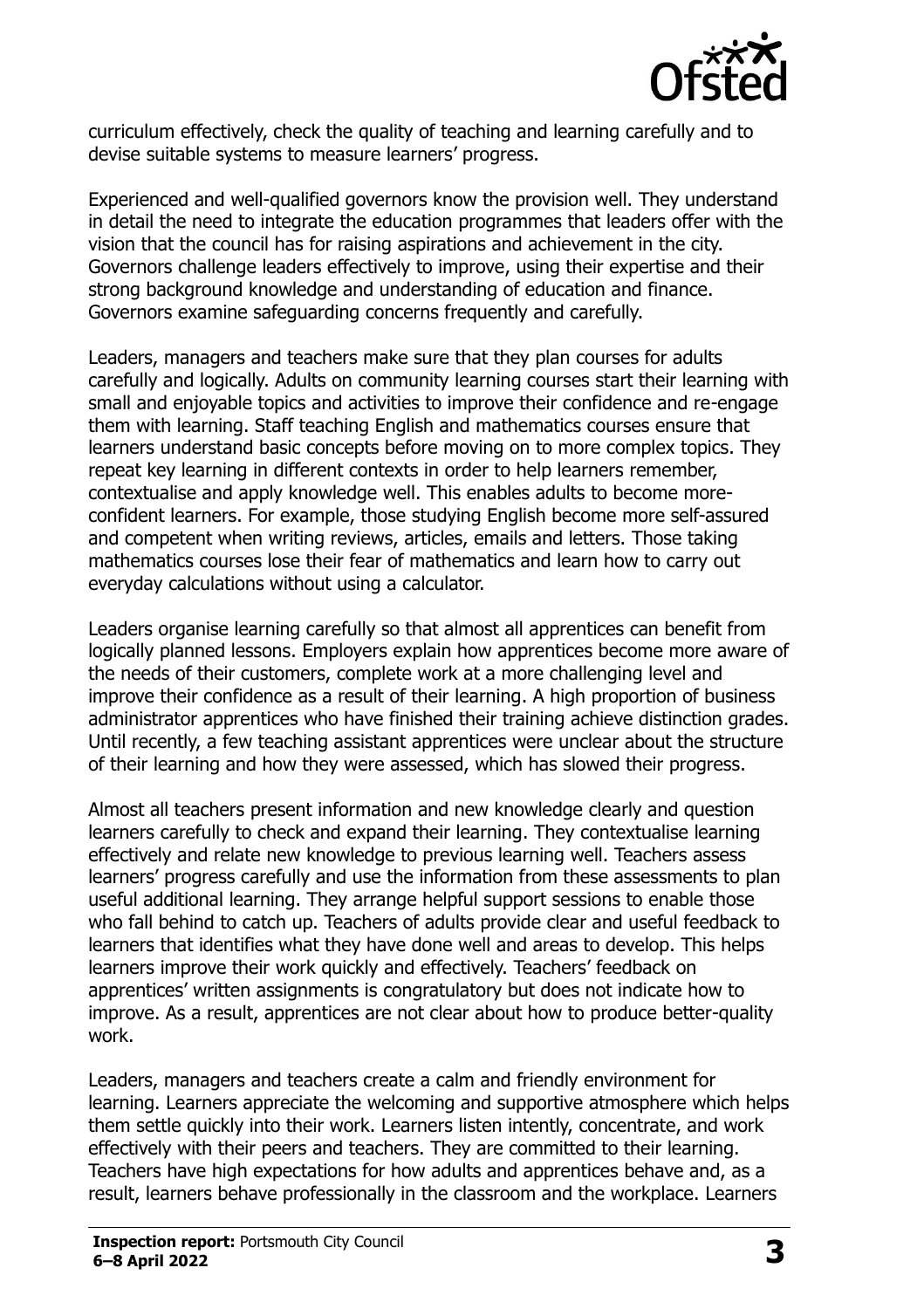

rightly appreciate the effective support they receive from staff which helps those who miss lessons or do not fully understand catch up quickly. Teaching assistant apprentices value the additional workshops that staff have introduced to help those whose learning has been affected by COVID-19 in their schools catch up.

Leaders ensure that learners receive useful and comprehensive information to inform them about their next steps. Staff arrange informative and valuable drop-in sessions for learners to talk with highly qualified and unbiased careers advisers so that they understand the options available to them when they finish their courses.

Teachers help adult learners understand and exemplify British values. Teachers and learners agree their rules for the class together, revisit them frequently and discuss sensibly whether they comply with them. Teachers include extra topics in lessons that educate learners about different cultures and beliefs when they arise.

Apprentices benefit from sessions that develop their confidence well and improve their skills at work. For example, apprentices take part in training to become ambassadors for Portsmouth and volunteer to help at local events. Apprentices attend useful additional workshop sessions covering topics such as British values, developing resilience and improving health and well-being, which prepare them well for life and work. Leaders do not have a clear oversight of the content of this curriculum to ensure that all adult learners and apprentices cover the topics that benefit them most.

Staff are proud to work at the Learning Place. They feel well motivated and supported by leaders who take their well-being into account effectively. Staff welcome the clear communication between leaders, managers and staff which enables them to concentrate on their jobs successfully. Most teachers benefit from useful training that helps them develop and improve both their teaching skills and their subject knowledge.

Leaders and managers do not capture sufficient information about learners' starting points on community learning courses to ensure that learners are joining a course that is right for them. Although teachers know their adult learners well, leaders and managers do not have in place effective processes to know in enough detail the progress that individual learners are making.

# **Safeguarding**

The arrangements for safeguarding are effective.

Leaders ensure that safeguarding staff are suitably qualified and experienced. Staff undergo effective safeguarding training and refresh their knowledge frequently. Safeguarding managers record safeguarding concerns in detail. They refer learners to external partners if needed.

Leaders ensure that they recruit staff safely. Leaders check that learners using computer equipment in the centre cannot access harmful material. Learners feel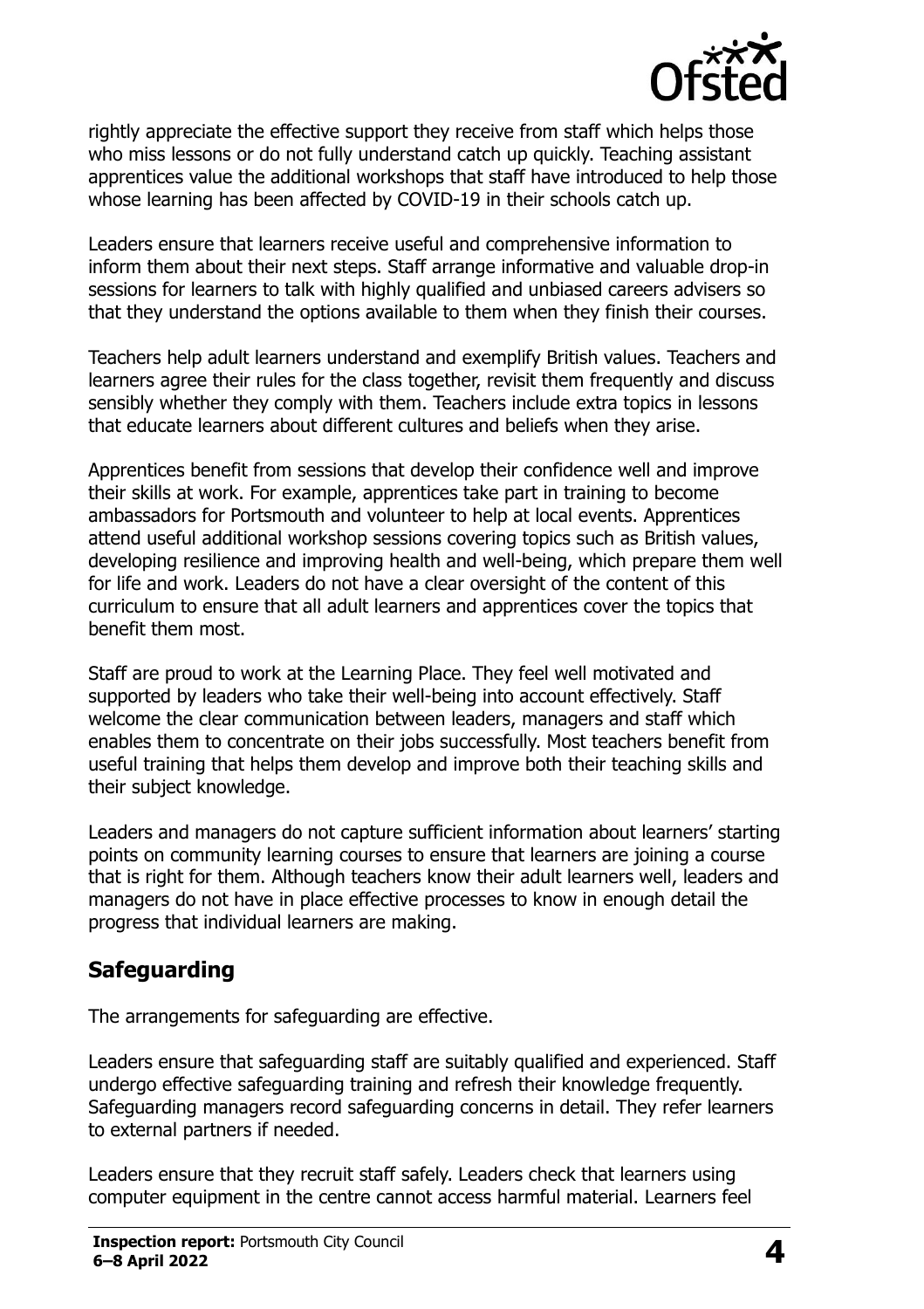

safe and know how to report safeguarding concerns. Although adults and apprentices learn about radicalisation and extremism, leaders do not check in enough detail how well staff develop learners' knowledge about staying safe from local risks.

#### **What does the provider need to do to improve?**

- Improve the ways that leaders track learners' broader personal development so that leaders are clear about the topics that will most benefit their learners.
- Ensure that teachers give apprentices constructive and precise feedback on their work so that they know what they need to improve and how they might do this.
- Use the information about the starting points of adults on community learning programmes to ensure that they are on the most appropriate courses.
- Develop ways to ensure that leaders and managers understand the progress that adult learners are making.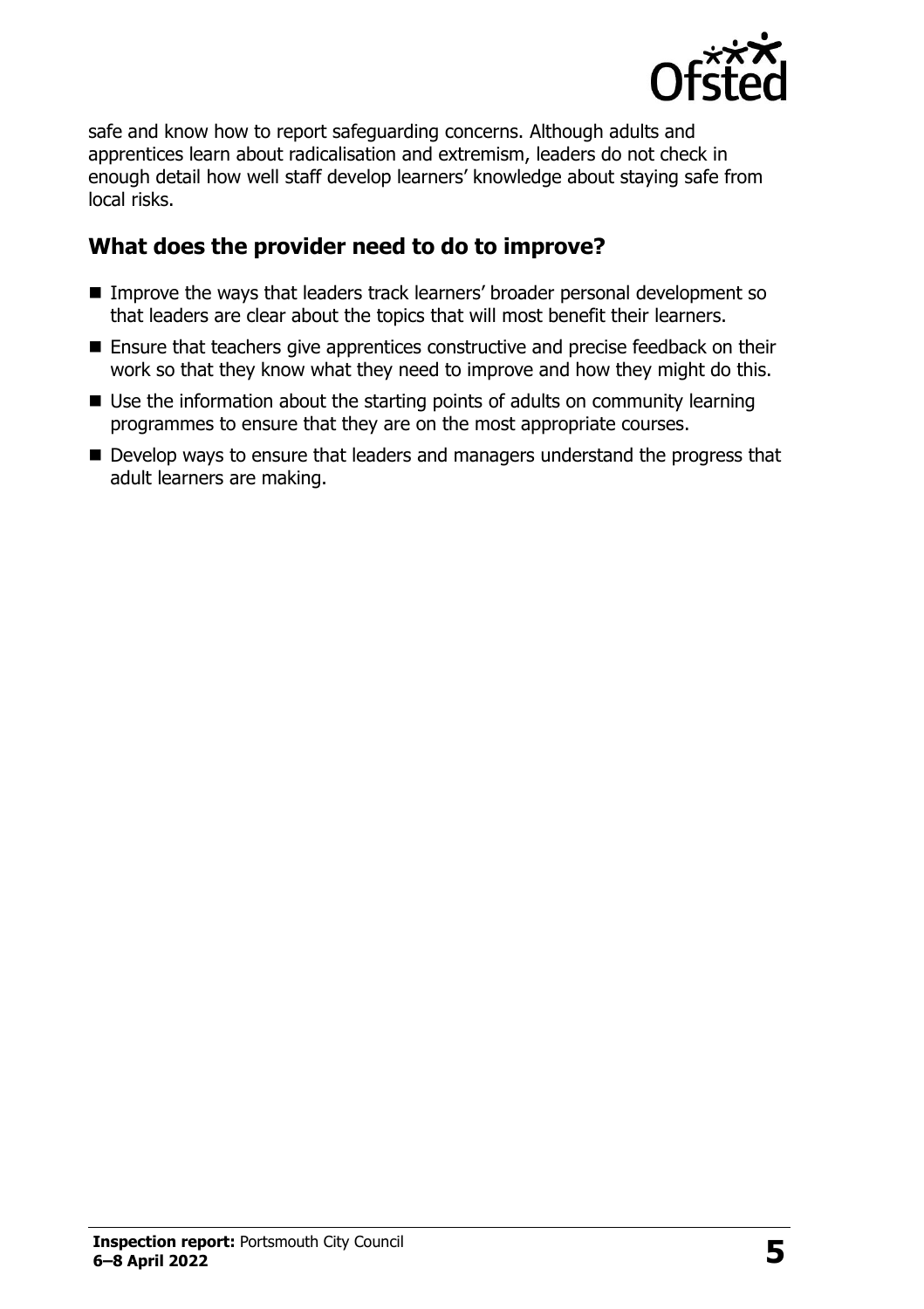

| <b>Provider details</b> |  |
|-------------------------|--|
|-------------------------|--|

| Unique reference number     | 53941                                                |
|-----------------------------|------------------------------------------------------|
| <b>Address</b>              | The Learning Place                                   |
|                             | 6 Derby Road                                         |
|                             | North End                                            |
|                             | Portsmouth                                           |
|                             | PO <sub>2</sub> 8HH                                  |
| <b>Contact number</b>       | 02392 621860                                         |
| Website                     | learn.portsmouth.gov.uk                              |
| <b>Principal/CEO</b>        | Jo Duckett                                           |
| <b>Provider type</b>        | Community learning and skills                        |
| Date of previous inspection | 22-25 February 2016                                  |
| <b>Main subcontractors</b>  | City of Portsmouth College<br>The Aldingbourne Trust |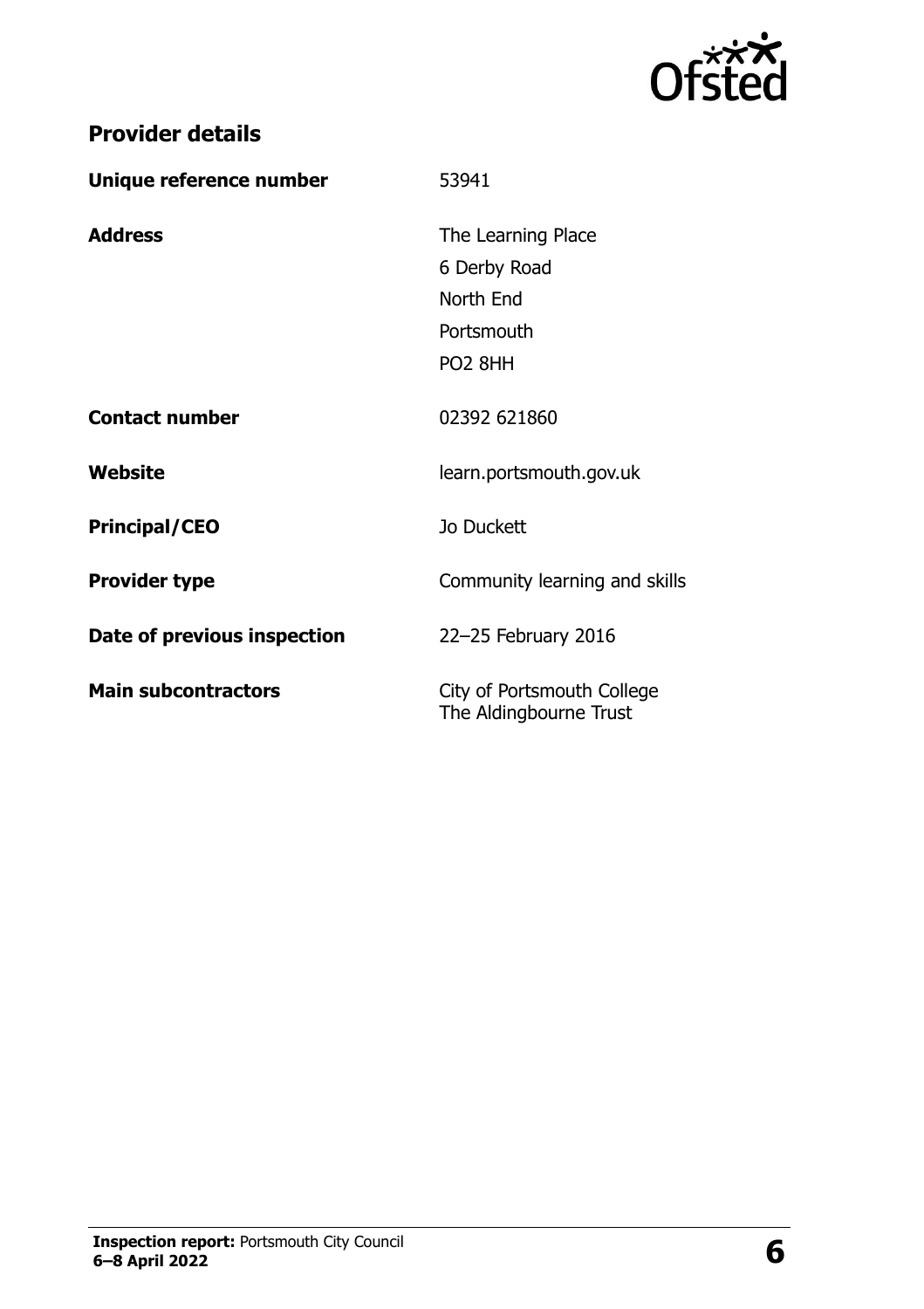

# **Information about this inspection**

The inspection team was assisted by the community learning service manager, as nominee. Inspectors took account of the provider's most recent self-assessment report and development plans, and the previous inspection report. The inspection was carried out using the [further education and skills inspection handbook](http://www.gov.uk/government/publications/further-education-and-skills-inspection-handbook-eif) and took into account all relevant provision at the provider. Inspectors collected a wide range of evidence to inform judgements, including visiting learning sessions, scrutinising learners' work, seeking the views of learners, staff and other stakeholders, and examining the provider's documentation and records.

#### **Inspection team**

Andy Fitt, lead inspector **Her Majesty's Inspector** Emma Leavey **Her Majesty's Inspector**